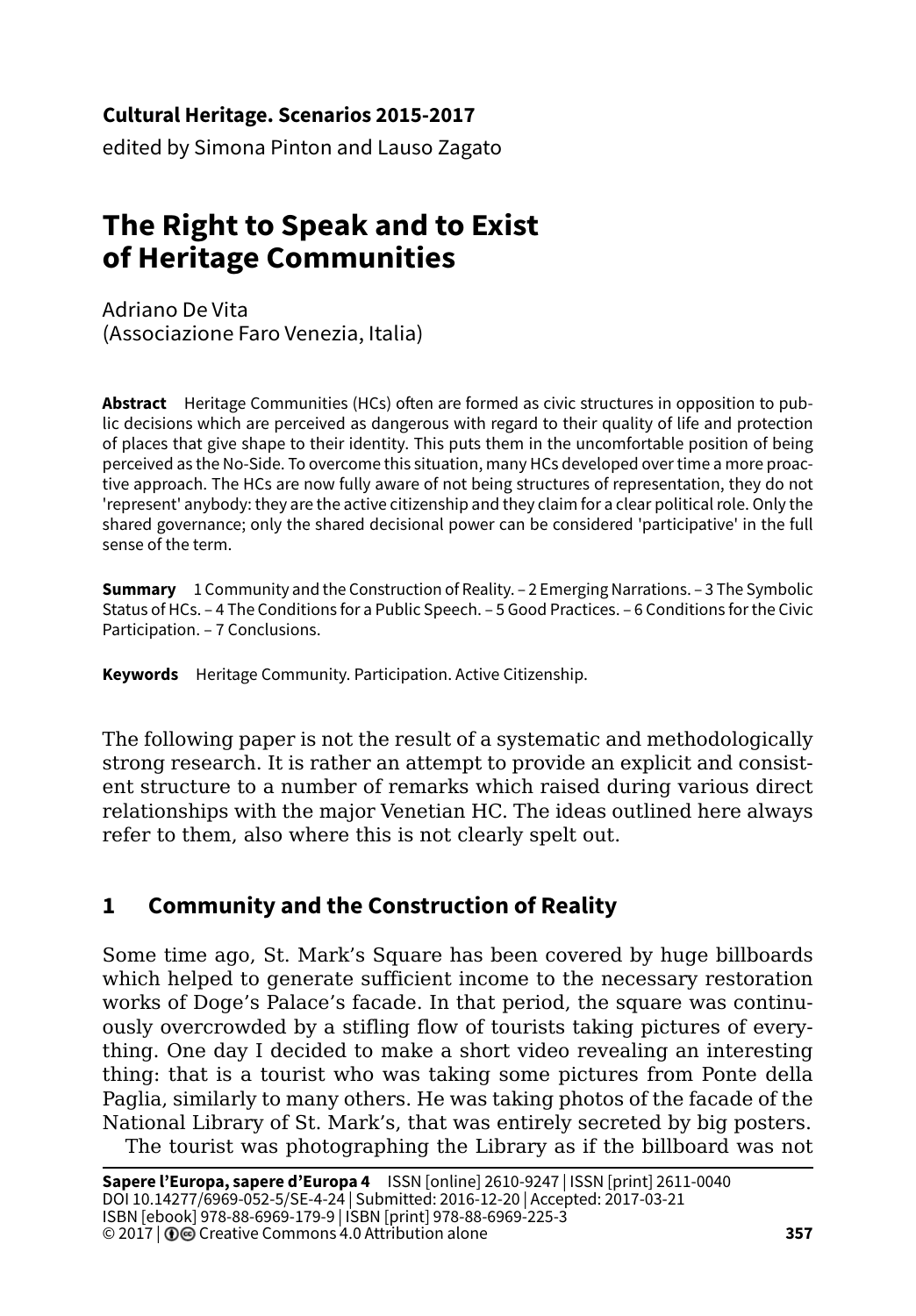there. Others were also taking the same pictures and those of the Bridge of Sighs, at their right, which was veiled for the same reason. In these cases, we clearly see the operation of cultural patterns,**<sup>1</sup>** namely, those sets of organized and consistent meanings which determine our perception of the world and of ourselves. Venice is beautiful, Venice is unique, Venice is a dream. These are models of meaning which exist in the mind of visitors before they arrive in the city. The active presence of these models is so powerful that it overlaps the visitor's ability to perceive the real environment in which they are. Why should they obsessively take pictures of watches and perfumes? The tourist photographs the 'imaginary Venice' also if he/she cannot see it in any way.

After all, as philosophers have known for centuries, we cannot get a direct perception of the world. We can only perceive the picture of the world that we build through the language and models of perception transmitted by the society in which we live. The result is the tourist arriving in Piazh zale Roma with a car and trying to penetrate in the city just because his satellite navigation system tells him that his hotel is two kilometres away, without indicating about canals and strict pedestrian *calli*. The driver can see canals and water, instead of paved roads, with his own eyes but acts according to the representation of the world that his satellite system gives him. This is a perfect example of the power of the narration to create the reality in which we live. Our behaviour and the sense of our life are determined by this continuous social building of meanings. When we talk about community we are talking about persons sharing a specific system of meaning. The HCs defined by the Faro Convention are formed when such a set of shared meanings exist. Often, if not always, this set of sharing meaning in Venice was formed in the face of a threat. The transformation of St. Mark's Square in a huge commercial set, albeit temporary, led a part of the population to perceive a serious threat to their sense of identity and greatly facilitated the emergence of the first Venetian HCs.

Since then, the threats have multiplied, but have also multiplied the organized group of citizens asking for the right to be heard. There's no need for these communities to exist when the goods and the social practices which own cultural and identity value are enhanced and safeguarded by public institution. In these cases, various association and committees which aim to enhance the common CH and do it on a volunteer-based action still exist. But their ability to develop *explicit* cultural models seems to emerge only in case of conflict. In Venice, these conflicts are higher than elsewhere because of the choice, in the last twenty years, of all public bodies to give priority to mass tourism rather than to any other productive

**<sup>1</sup>** Here we use 'culture' in its anthropological meaning. In general terms, it is a vision of the world shared by a specific population or social group. It is mostly unaware and learned through education.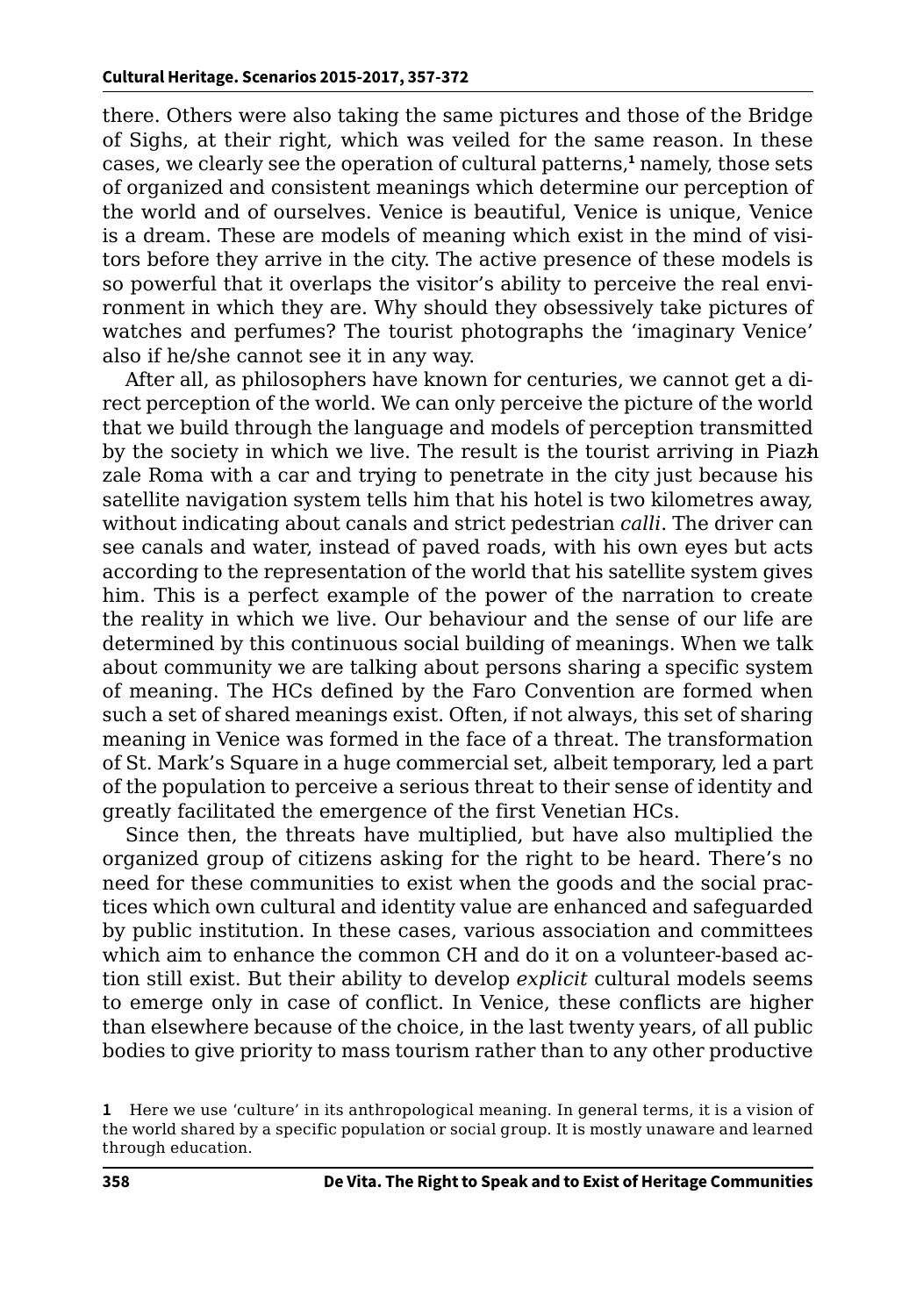activity. This led to a dramatic reduction in the population which has already turned Venice into a ghost town, overcrowded by visitors but almost uninhabited and dead from a demographic and civil point of view.

### **2 Emerging Narrations**

Conflicts between cultural models must not be considered as a negative fact as they could disturb an imaginary harmony between rulers and ruled. Their existence should instead be recognized as an engine which pushes citizens to get a move and play an active role in looking after the places in which they live and the part of their tangible or intangible culture which is the foundation of their social identity. Throughout the entire text of the Faro Convention, the need for cooperation between public institutions, civil society organizations and private investors is emphasized. But what if the proposals of HCs are not shared nor supported by the public authority? To legitimate the existence and actions of HCs only in the case of perfect harmony with public policies means to completely de-legitimate them as organizations with their autonomy of thought and action. Nevertheless, it is their ability to elaborate cultural models and public actions that defines their political reliability. The lack of public subjectivity makes HCs to be irrelevant in taking important decisions.

It should also be taken into account that HCs evolve over time and that the history of these changes is still little known. HCs often are formed as civic structures in opposition to public decisions which are perceived as dangerous to their quality of life and protection of places shaping their identity. This puts them in the uncomfortable position of being perceived as the No-Side. To overcome this situation, many HCs develop over time a more proactive approach. This means being able to overcome several difficulties, because the processing of complex projects requires a certain internal organization, appropriate skills, and a lot of free time. Informal groups of citizens cannot operate with the same level of effectiveness and efficiency of a public office who works full-time with qualified staff and salaried or of private companies.

Despite these difficulties, a few HCs can develop new cultural models. This process is long, difficult, confrontational and requires the creation of a specific language (concepts and stories) capable of 'telling' and describing the city from a different perspective than the tourist-advertising model or the progressive closure of the territory in support of major private investors. Only when this process of cultural innovation is consolidated we become able to perceive reality with new eyes. Or rather, we build a 'reality' that was not so.

A brief example may clarify how these new narrations take shape. Everybody knows about the *gondola*, the typical Venetian boat, but just a few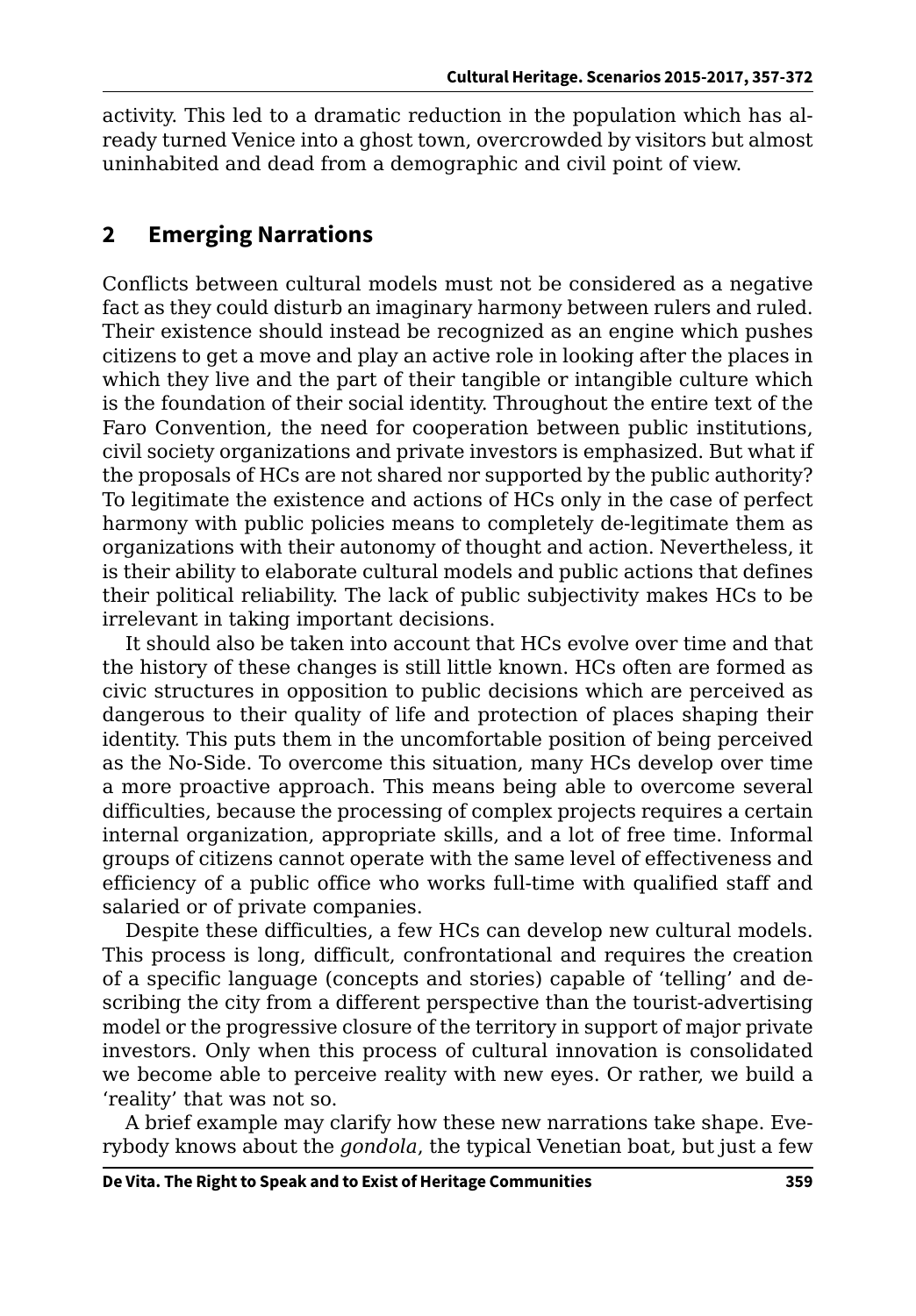realize how the *gondola* system works. There are around 650 persons working with gondolas. Not only gondoliers, but also the *squeri* which make them and take care of the maintenance, the artisans which make the details and decorations and the whole touristic system which intensively use them. In fact, the gondola system is a small industry with a considerable spin-off, which has so far prevented his death. As part of the gondola's ICH we must recall the system that regulates the profession of a gondolier. It is undoubtedly a guild which is accessible after a very difficult training process that can be completed successfully only by sons and relatives of gondoliers accustomed from childhood. Guilds have taken a very negative meaning over time, but we must remember that they have worked well for centuries and that their negative connotation comes both from the Fascist period and from the current prevalence of liberal models. Guilds have strengths and weaknesses, but are themselves, an historical organisational model, an expression of ICH.

There is also a typical use of the gondola different from the touristic system: the ferries. The Canal Grande divides the city into two parts, just as the Seine in Paris or the Tiber in Rome, but only three bridges cross it. That is the reason why ferries always have been an economic and appreciated public transport service for residents. It must be marked that Venetians move by feet for employment-related reasons. They don't hang around calmly as tourists do, and they are not *flaneur*. They are in a hurry as everyone, so they walk very fast to reach their destination. Good observers can distinguish between venetians and tourists because venetians keep standing during the crossing: they are not afraid to fall into the water and in this way they do not psychologically interrupt their walk.

In this context gondola ferries plays a key role, as they serve their purpose better than normal public transportation – the *vaporetto* - which cross the canal by its length in regular times. Motor based public transportation service is obviously necessary, but it should not make gondola ferries service disappear, with is tangible (the gondola itself) and intangible (the know-how which is needed to make and use it) CH. On this aspect, we can clearly see the difference within two cultural models which struggle for supremacy.

Gondola ferries cross the canal and intersect *vaporetto* routes. Which is an obstacle to which? It is not a matter to establish who is right, it is a matter of understanding if both narrations got right to public expression. Citizen can choose between two models only if both of them are public, explicit, well analysed and with equal dignity.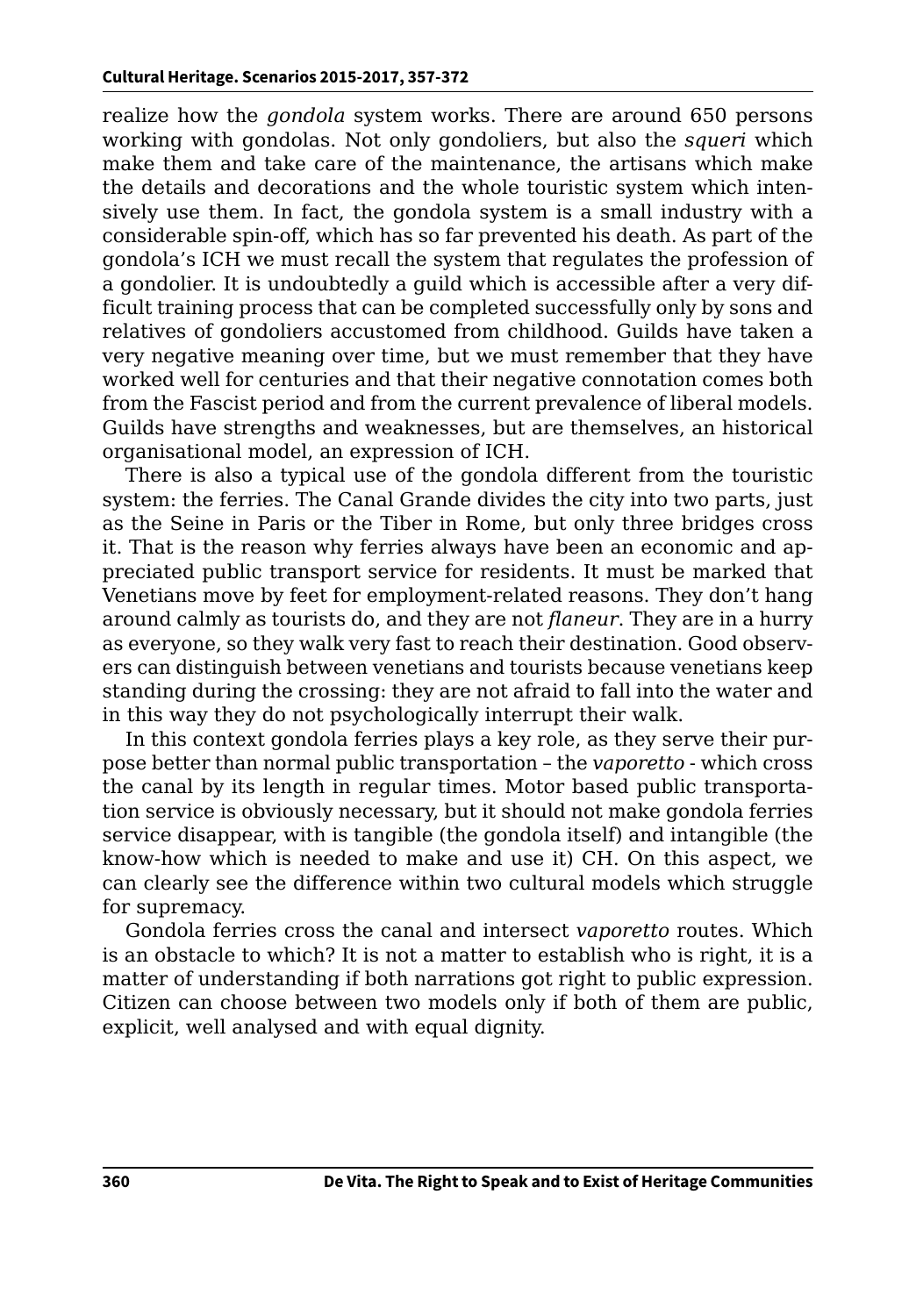|  |  |  |  | Table 1. Two narrations |
|--|--|--|--|-------------------------|
|--|--|--|--|-------------------------|

| <b>Motor model</b>                                                                              | Oars model                                                                                                                                                                    |
|-------------------------------------------------------------------------------------------------|-------------------------------------------------------------------------------------------------------------------------------------------------------------------------------|
| Gondola ferries are slow and expensive                                                          | Gondola ferries are quick, efficient and highly<br>appreciated by residents.                                                                                                  |
| Gondola ferries hinder the navigation                                                           | Gondola ferries work as speed deterrent on<br>normal street: they augment the safety forcing<br>motor boat to reduce their speed.                                             |
| Gondolas and piers are expensive to maintain                                                    | Motor boats are expensive, and oars ferries are<br>more sustainable.                                                                                                          |
| A modern Venice must augment both the<br>number of passengers and the speed of<br>transports.   | A modern Venice must improve life's quality<br>of his inhabitants and admit that the<br>development of motor transportation has<br>physical limits which are already reached. |
| Ferries are an anachronism to be done away<br>once for all.                                     | Ferries produce city-compatible employment,<br>being also a relevant factor of cultural identity.                                                                             |
| Public motor boats are polluting and cannot<br>maneuver in tight spaces.                        | They do not pollute, do not produce<br>dangerous waves, do not damage buildings.                                                                                              |
| Mariners, commandants and workers are<br>selected and trained as in every public<br>enterprise. | The model of organization and professional<br>development of artisans and gondoliers is<br>itself an intangible heritage.                                                     |

As we can see in table 1 the two narrations are mostly counterpoised. This opposition is an expression of two distinct cultural patterns which – as usual in cultural confrontation – struggle to delegitimate each other. The specific case of the gondola is just one example among others which invest the entire conception of the city:

- in the last decades, Venice was seen as a city that needed to modernize. People were talking about rapid transports, lagoon subway, major works, tourism as only resource and progressive leaving of residents.
- the arising one is the one who see Venice as the city of the future, not as a residual of the past. Venice as an autonomous water-city and not the old town of something else. It needs to be enhanced for its specific features because these features are able to grant a better quality of life compared to a normal land-city.

The firs narration is still largely prevailing and strengthened during the last twenty years, while the latter is slowly developing and acquires more consensus day by day. In this process, the HCs play a relevant role as they work as a sort of civil vanguard, potential to be able to give voice to that diverse part of the citizenship which we use to call *active citizenship*. But to play this role it is mandatory that HCs can acquire a formal right to speak as political bodies.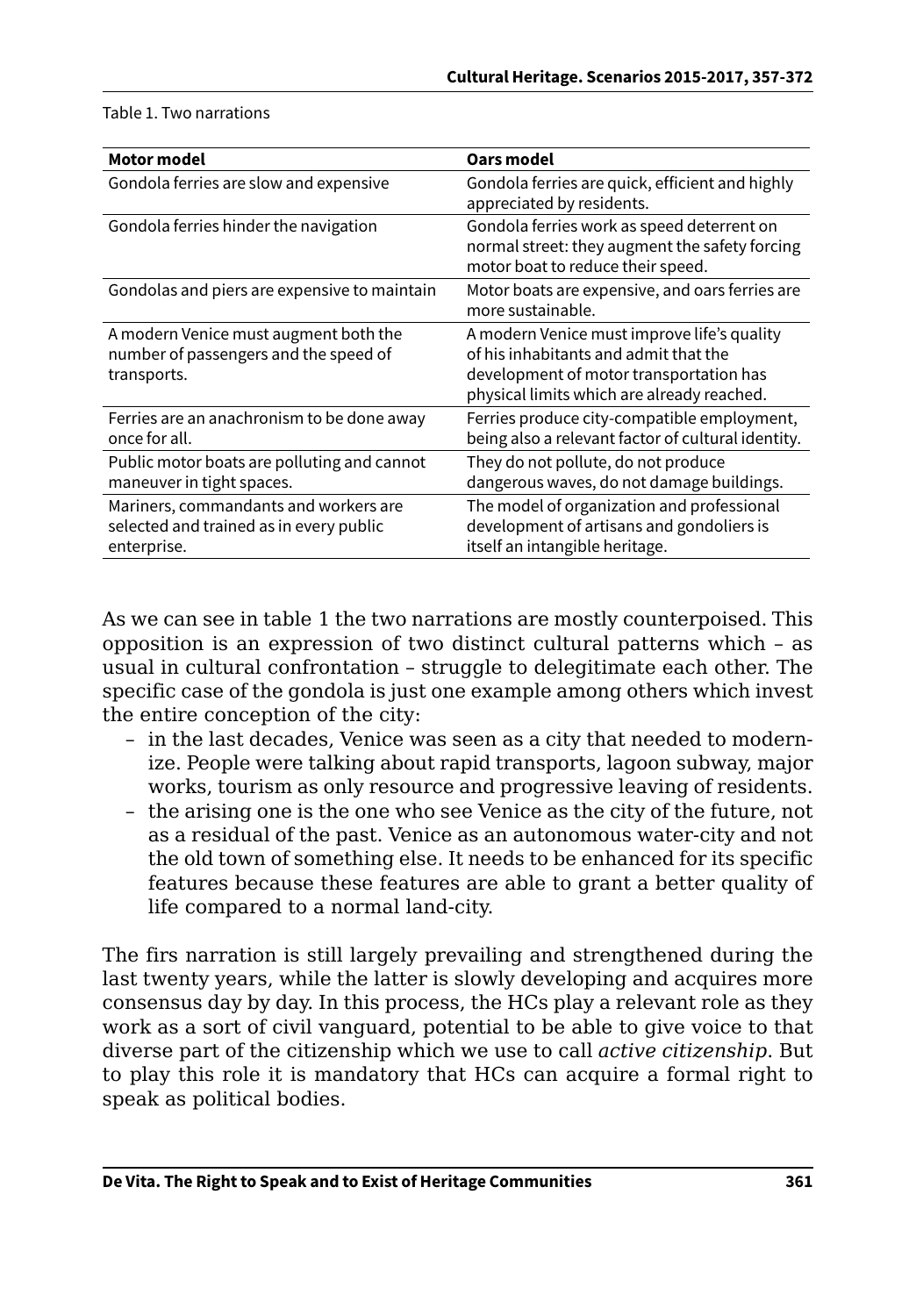#### **3 The Symbolic Status of HCs**

A HC is not only a group of people taking care of a place that is precious to them, keeping an eye on the past in a future perspective. Usually it is made by people who share a common objective: it is a purpose and work group. These groups do not always turn into a community in the strict sense. They will always be weak communities, not as the 'blood and soil' ones or the ones founded on a religious faith. Unlike the ethnic communities, the HCs are formed by persons who choose to be part of them (Zagato 2015, 159). But it is true that also there exist strong communities which present the same characteristic of voluntary membership, as for monastic orders. What also characterize strong communities is their procedures of access and the resulting type of membership. To become monks, it is needed to renounce to personal identity (the name, the vests, taking an oath). The same is often for special military forces in which, in addition, harassment practices serve as initiation rituals. To be effective, these practices need *be kept in secret*, as their secrecy strengthens the community bonds. Nothing of what said can be traced in HCs, and therefore they can be called communities only in a very improper sense, even if the term is by now in general use and we will keep using it.

Usually, in HCs, people know each other, but it is uncommon that they hook up outside the work meetings and not all the personal relationship can be described as good. A social group can describe itself as a community only if it is able to elaborate his own culture, namely, a world view which is recognizable, shared and transmitted. The gondoliers' HC has these features. It is easily recognizable because has elaborated a set of ideas, meanings and practices consistent with each other. It is widely accepted among professionals of the gondola and also among citizens, albeit to a lesser degree. It is transmitted because the group has developed a specific set of practices to teach the knowledge and techniques related to the gondola. These criteria can also be used to formally recognize the existence of a HC and distinguish it from other types of social groups.

But that is still not enough. An HC exists inside a broader social context and it is necessarily involved in a communication process within it. Its visibility and public relevance depends mainly on his capacity of communicating his internal culture to the wider social context. It is a matter of assuming the right to speak publicly. In Venice, HC are multiplying in a spontaneous and chaotic manner but rarely they have achieved a degree of stability and organization sufficient to effectively manage the public communication processes. In fact, these processes require a good command of media, languages and sophisticated techniques that are heritage of qualified communication's professionals. But even before considering these difficulties it is important to remember a few basic principles of public communication.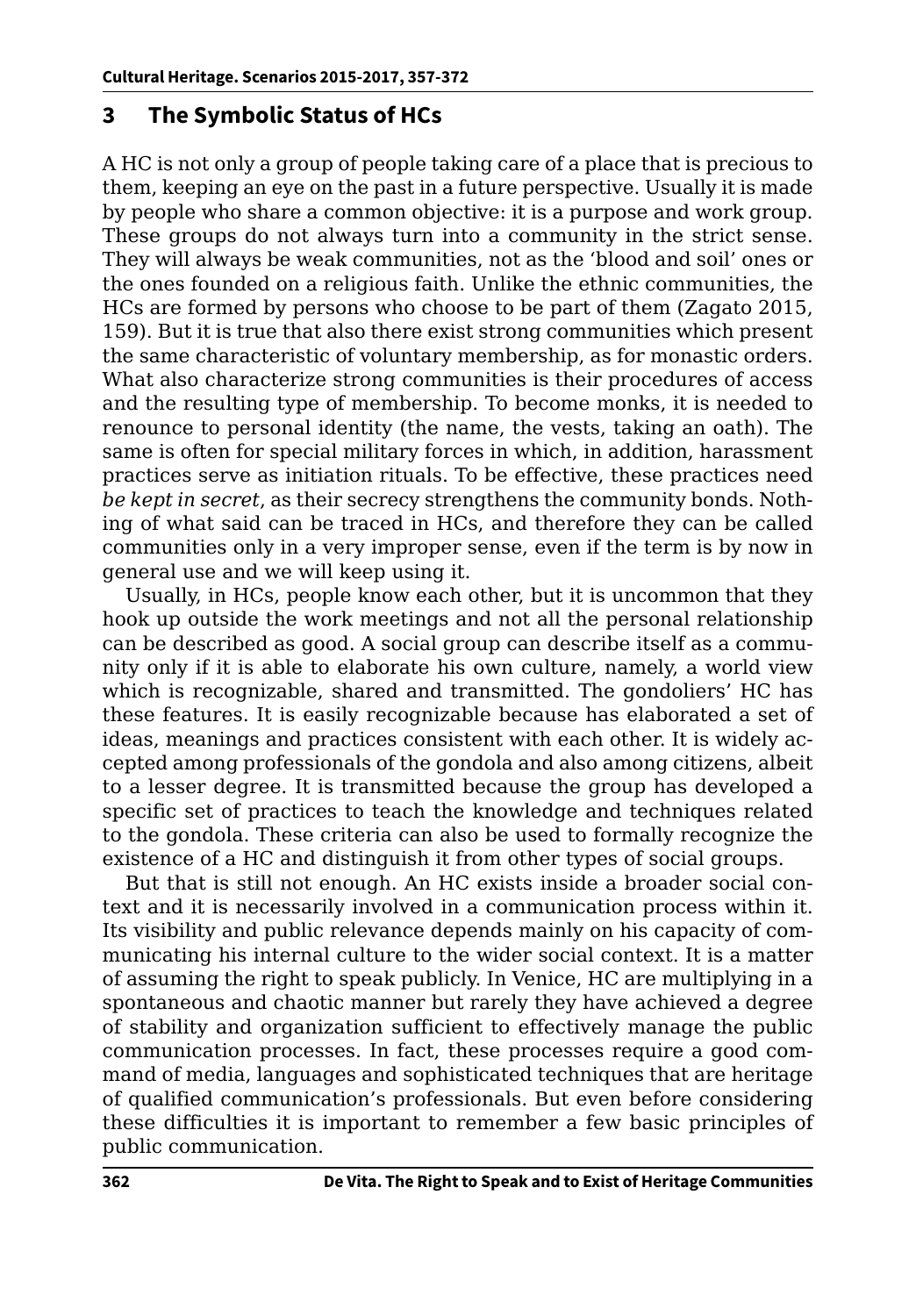The intentional and organized communication is always addressed to someone and for a purpose. In the case of HCs three are the main subjects of the communication: *the political power, the citizenship and the other* HCs. HCs communicate with public administrations, using various channels, to promote ideas and projects that can influence government's decision. They are not always considered because of their small dimension, not really representative, too numerous and not coordinated. Usually, political decision makers listen (only to a limited extent) the so-called 'trade associations', that is to say the enterprises, the syndicates, the hoteliers, retailers, but since active citizenship is not organized as a lobby, it is not listened and receives no institutional legitimacy. To overcome these difficulties some civic organizations, not just HCs, are turning to direct communication with the citizens. This can be possible especially thanks to the social channels that the web has made available to everyone and that are used in two ways: to discuss specific topics and to organize public meetings and events of various kinds.

The more skilled in this field can get attention, if they may mobilize a high number of persons. If this success the HC may become relevant during elections and - for this reason - they get more attention. But the HCs totally differ from the electoral committees and it would be simplistic to consider them in this way. The models of life quality, care and enhancement of the tangible and intangible CH that HCs gradually develop are certainly of a political nature, but also exceed and overpass the usual forms of representation. Many HCs statutes declare it apolitical group and in day-to-day work attach the utmost importance in avoiding any kind of affiliation to traditional parties. HCs are slowly developing cultural models that - if sufficiently explicated, disseminated and shared - can turn into new citizenship rights, specific policy choices, new models of democracy. HCs are not *representative* organization, like political parties. They are *active democracy* bodies and need a *continuous democracy system*.

This process is also slow because of the excessive abundance of civic committees and associations, many of which consist of a small group of friends, and sometimes of a single person. Only in the territory of the Venetian lagoon, civic organizations that can be considered as a HC in a broad sense are more than 600. If a mayor wants to meet them one by one it would take about two years.

The only way HCs have to get a significant public role is to get the ability to create networks of actors capable of coherent, synergistic and coordinated activities. To create networks of relationships and shared projects, however, is a very expensive business in terms of time and money and requires non-trivial skills. In the Venice area, only a few cases have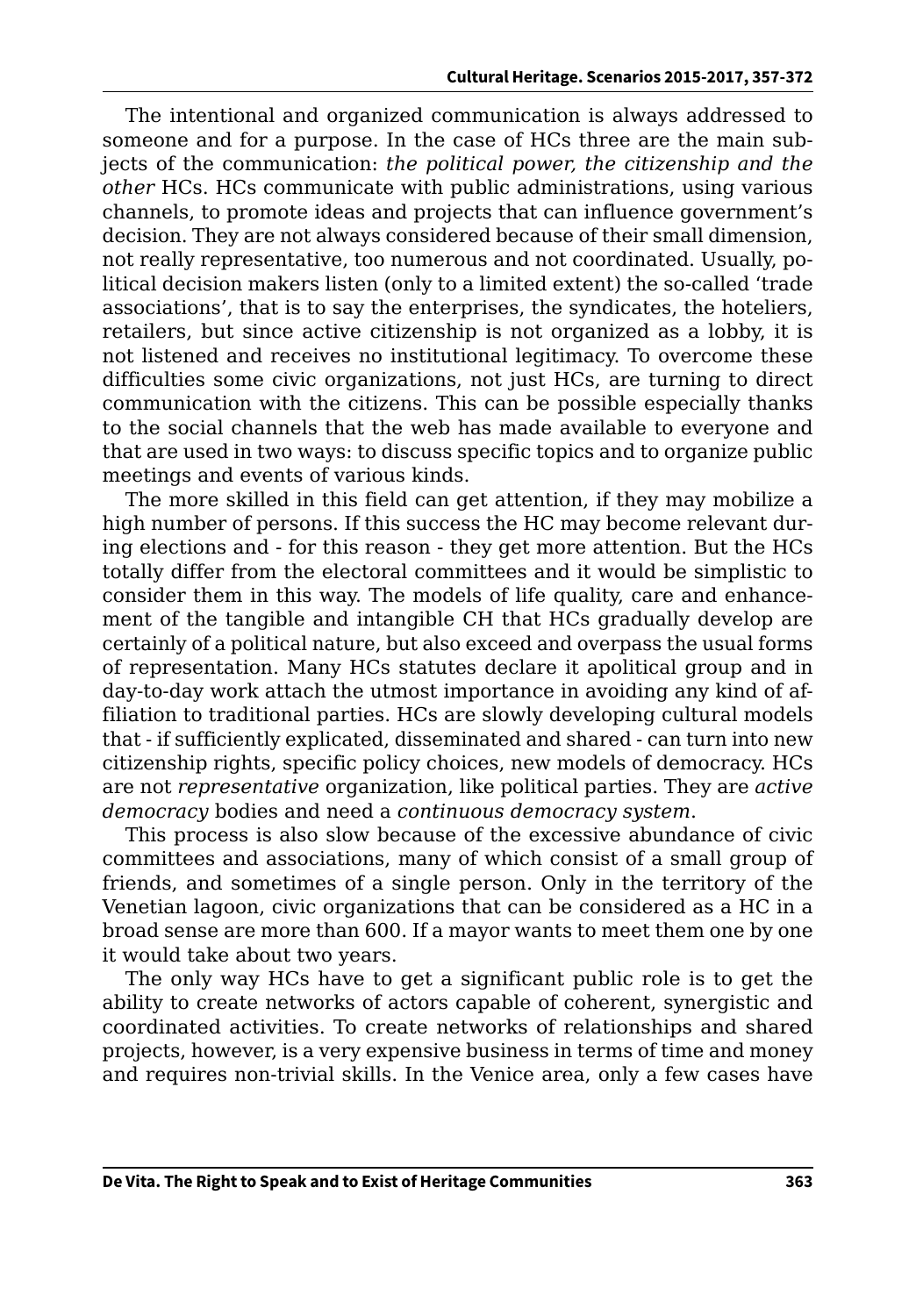achieved this objective. One is the Istituto Italiano dei Castelli<sup>2</sup> that triggered an extensive network of collaborations and initiatives in the annual *Patto Città Consapevole* (Conscious City Covenant).**<sup>3</sup>** Once we clarified the main recipients of the communication activities we can also identify their purposes. These may be listed in order of priority and complexity, from the simplest: 1) Specific projects; 2) Participation in political choices; 3) Citizenship rights; 4) New models of democracy.

Most communication activities are related to the operational needs of the HC. Since these are groups of volunteers, their motivation is activated in the highest degree in the face of concrete objectives to be achieved in a short time. The concreteness of the task to be achieved is an important factor of aggregation as opposed to more theoretical discussions about 'principles' which tend to produce tensions and divisions. The demand for participation in political choices is connected to these operational priorities because the cooperation with the public authorities is necessary to achieve most of the goals that the HCs. When this type of collaboration is not possible because of the divergent choices of the administration, HCs feel aware of having no public role. The sense of helplessness stimulates the desire to obtain it. A further evolution is brought about when the communities begin to reflect on models of democracy rights. It is however very rare that explicit formulation of these issues reaches an adequate level of articulation because an HC is not a research centre, but an operating group. A more detailed reflection on citizenship rights, however, is necessary because in fact HCs propose, through their work, notable innovations on these issues.

The HCs are fully aware of not being structures of representation, as are political parties, trade unions, business associations. In fact, they do not *represent* the active citizenship: HCs *are* the active citizenship. The demand that is emerging gradually, but steadily become clear, is that active citizenship has a real and effective role in the management of heritage and cultural policies.

Without being fully aware, the HCs support *de facto* participatory democracy as an emerging form of democracy, which is proposed as integrative compared to the usual model of representative democracy (hierarchi-

**3** Patto Città Consapevole, Network of Venetian Associations. In its program, among other things, it states: "La cultura come produzione della coscienza sociale dei processi reali" (Culture as the production of social consciousness of the real processes). The Pact stresses the need of a "constant and pervasive cultural development involving citizens". The construction of a ethically aware citizenship, informed, and protagonist "is the condition without which democracy remains an empty word". The process does not happen spontaneously, but "is the result of converging strategies politics, administration and civil society".

**<sup>2</sup>** Istituto Italiano dei Castelli is a cultural non-profit association founded in 1964 to promote knowledge, preservation and enhancement of the fortified buildings.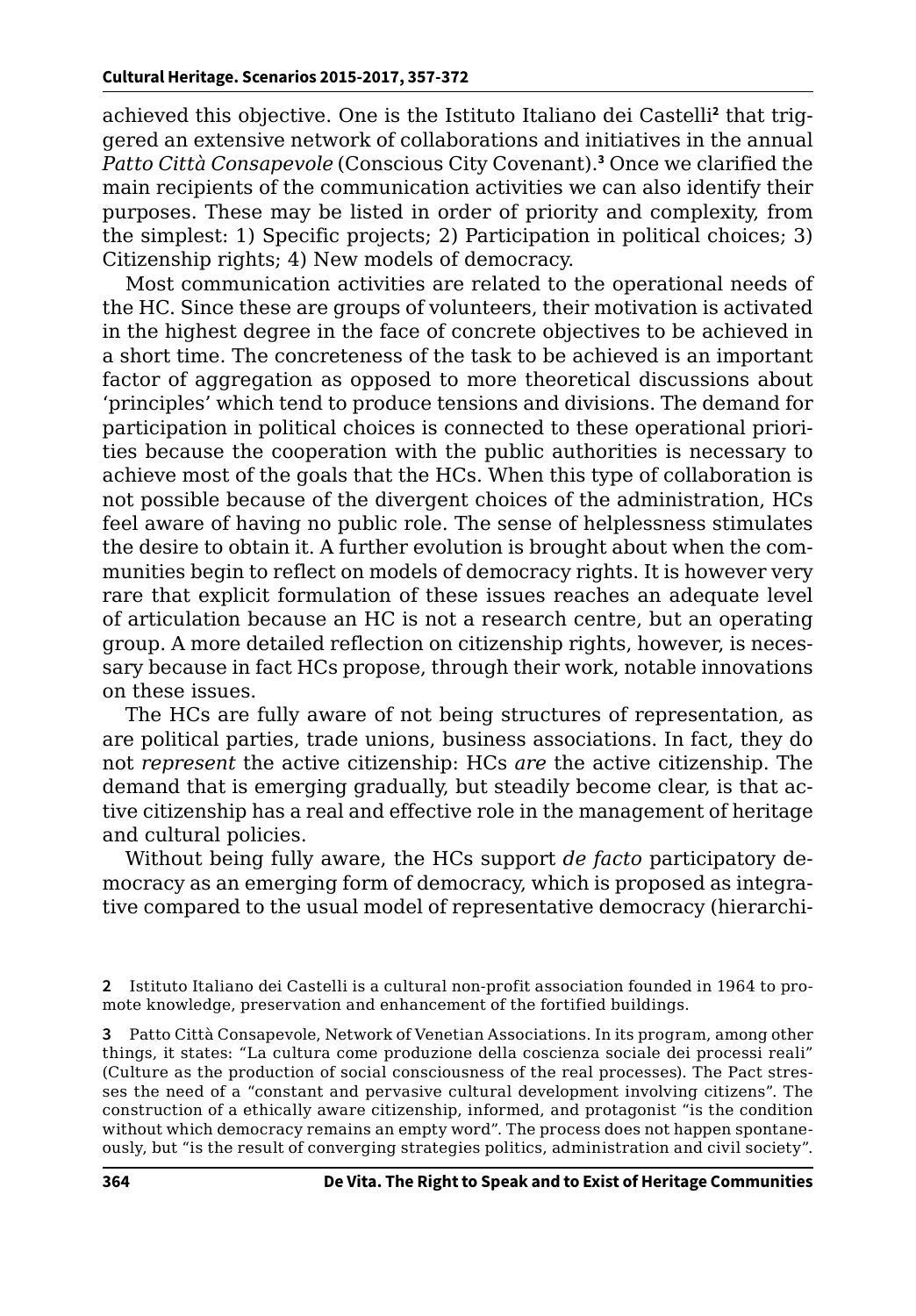cal). This self-awareness development process is slow, quite confused, and is not obvious. The right to public speech of the HC is by now only provided on a very theoretical level, indeed. It is very limited and often openly denied.

For example, the current mayor of Venice has centralized all the communication activities of the Municipality around himself, he denies the right to publish comments on institutional web channels and others that express the slightest dissent, closed the press office and hired a specialist in communication of his confidence that remunerates with personal funds. In similar cases, any direct communication channel between the community and the administration of the capital city is closed. These difficulties, however, tend to increase the level of awareness on the importance of HC to improve their ability to publicly communicate their ideas and their actions.

In any case, the weak theoretical elaboration on the role and on the knowledge of HCs can be recognized in certain confusion on the concepts and language used in real situations of internal comparison. Basic concepts such as enhancement, common good, participation, active citizenship, heritage, culture and similar are used with extremely vague significance: people use them, but each one gives it a different meaning. This means that these concepts are still outside of the common sense and remain confined to the narrow range of specialists.

### **4 The Conditions for a Public Speech**

The right to public speech of the HCs is fully implemented only when some essential conditions are given. Adequate resources are needed. The communication takes time to be processed, it requires appropriate technical skills such as: the management of informatics tools, the production of printed texts and video-making. Social media are easily usable by everyone, but their use often takes the form of an 'internal' communication channel for the community itself, and not appropriate for articulated, open reflections. In some cases, you need permission to communicate, especially in institutional settings, in conferences, in the sessions of municipal councils. All these conditions are weak and unstable for HCs, which therefore have a substantially reduced right to public speak. There are growing opportunities of communication but there is no right in its fullest sense. It is much more an apparent freedom regulated by a *concession* informal scheme, as is for the prince towards his subjects. A substantial evolution for HCs would implicate changing to a regime of *right to existence and public action*.

It is well known to people involved in communication that (Watzlawick, deAvila, Helmich 1967, 72-4) it is not just the 'what' that matters; rather, it is a matter of 'who'. To give an example, if a qualified researcher is inter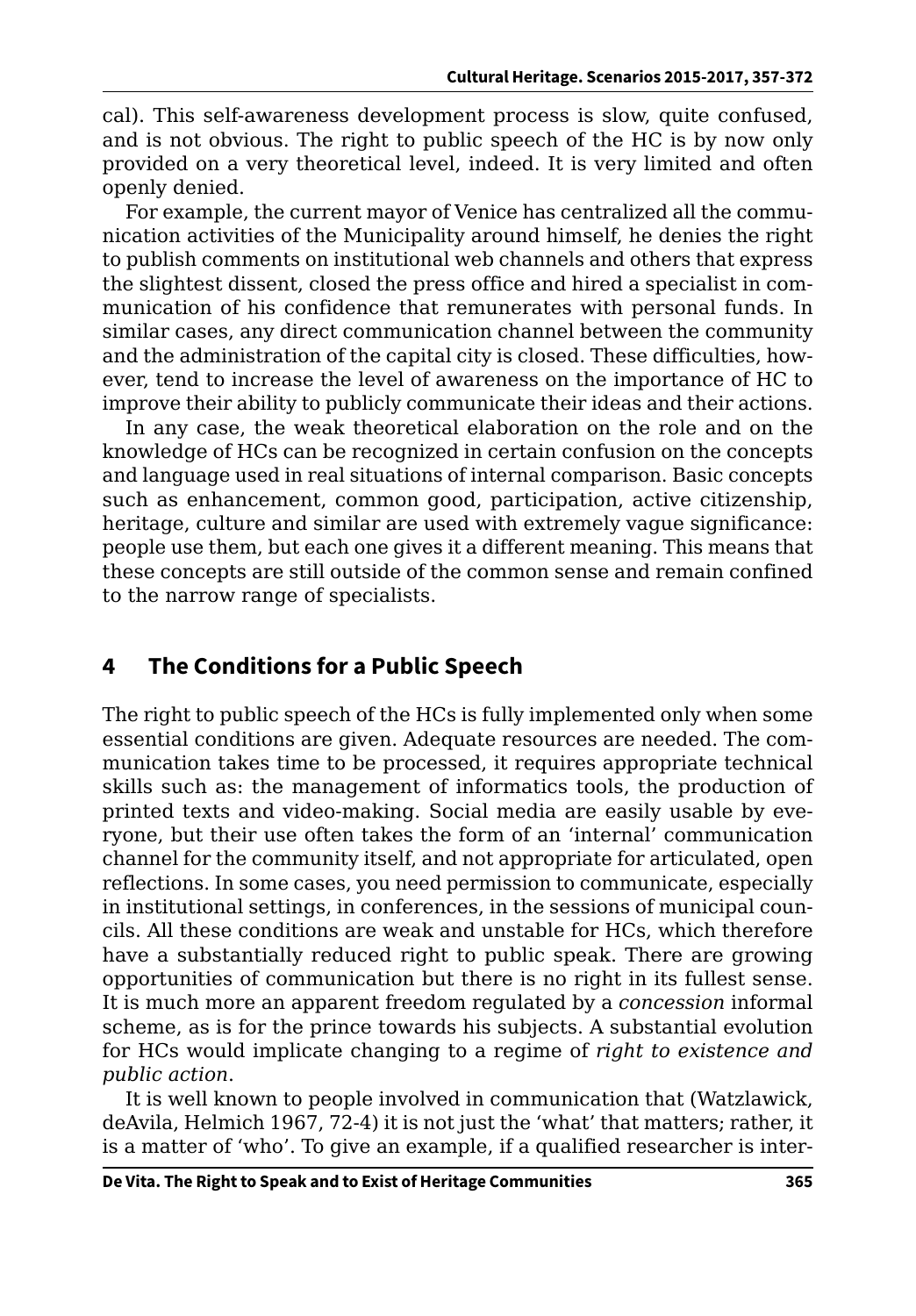viewed on television about something falling outside his area of expertise, most of the time he can say anything, even nonsense, with the assurance of an attentive audience. On the contrary, a stranger saying intelligent and well documented things will be hardly listened with the same grade of attention, and he probably will not have access to the television media. HCs are in the latter situation.

Slavoj Žižek, in his *Reading Lacan*, presents a further example of how the status of 'who' makes the communication can determine the credibility of the words said. He points out that in the legal field the words of the judge are effective because uttered by a person who occupies a definite place in the symbolic order of the institutions and this is true even if the judge, as a person, was a crook: "I know that things are as I see them, that the person in front of me is a corrupt weakling, but nonetheless I treat him with respect. In fact, he wears the insignia of a judge, so that when he speaks it is the law itself speaking through him". And again: "A corrupt priest who preaches the virtue can be a hypocrite, but if people assign to his words the authority of the Church, may be pushed to do good" (Žižek 2009, 54).

We must pay close attention to these last observations. Formal systems of public recognition of the HCs would open a *symbolic trap* that could prove fatal for them, rather than favour them. There are many and wellknown cases of organizations with solidarity purposes that only after having gained this symbolic status can get access to funding and tax breaks that would have been inaccessible if acting as for profit companies. By this I don't suggest that forms of institutionalization of the HCs would be negative in themselves, but that the rules for this formal recognition are absolutely critical and must be built with the highest possible degree of awareness.

An attempt to legitimize the word and the existence of HCs, giving them a proper symbolic status, was done in 2004 with the proposal of the Venice Charter on Value of CH for the Venetian community.**<sup>4</sup>** Art. 3 reads:

Encourage, following the Marseilles example, the birth of Heritage Commissions as a public space for dialogue and exchange among HCs, citizens' associations, institutions and cultural organizations, in order to generate synergies and participatory processes in the development of local and transnational cultural policies and activities.

The Charter was proposed by a group of institutions and local communities with the support of the CoE, Venice office. But the initiative didn't receive any response from the city administration.

**<sup>4</sup>** Adopted at Forte Marghera (Venice), on 7 May 2014. Available at [https://farovenezia.](https://farovenezia.org/convenzione-di-faro/carta-di-venezia) [org/convenzione-di-faro/carta-di-venezia](https://farovenezia.org/convenzione-di-faro/carta-di-venezia) (2017-12-15).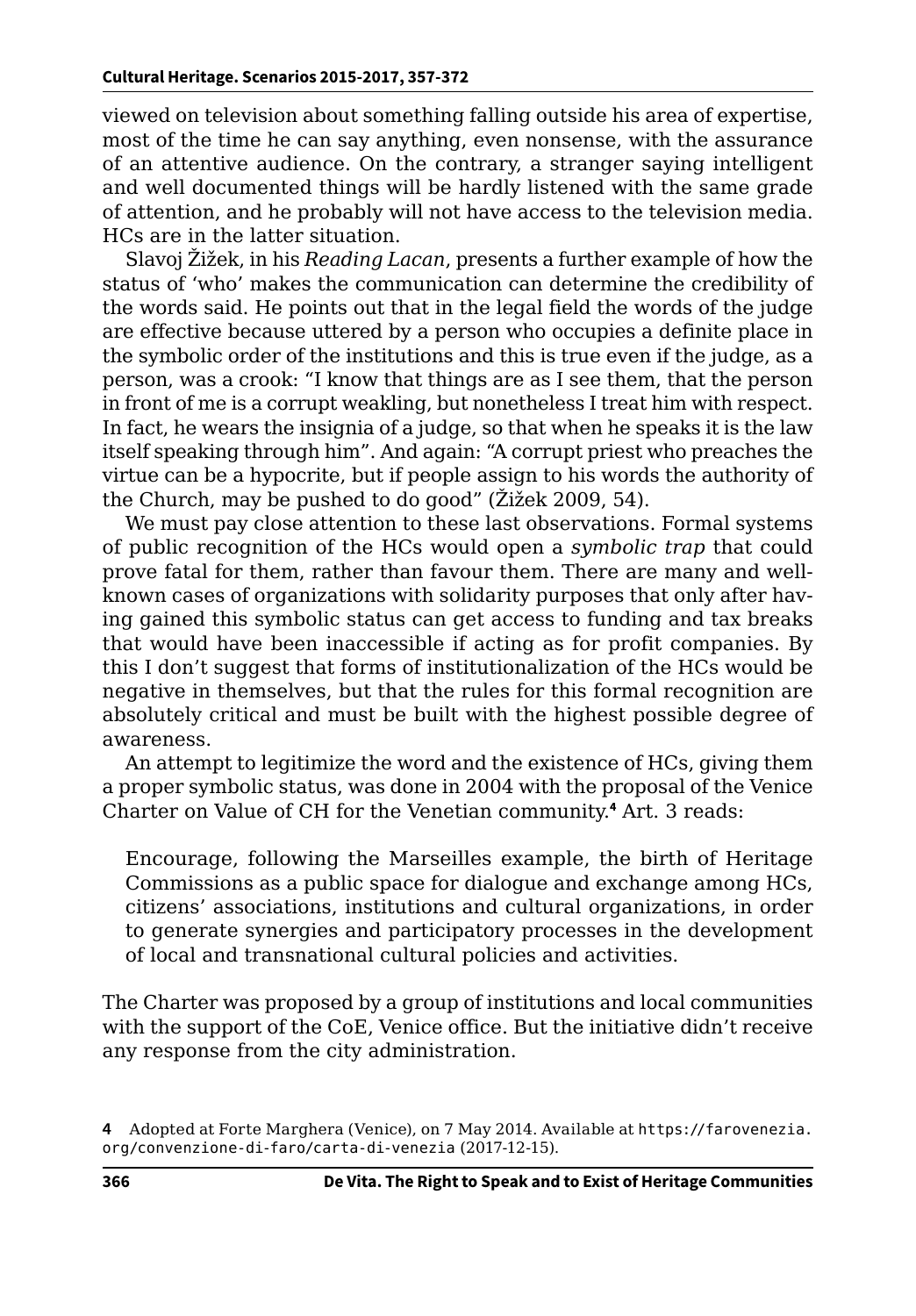The Heritage Commissions could play a very positive role in strengthening 'the right to life and speak' of the community, but to achieve this object an explicit system of accreditation is needed. Also these commissions may have at least one specific operational purpose which, as the Venice Charter specifies, could be the following (art. 5(b)):

it would also like to create an index for the identification and mapping of the elements of hereditary interest from the communities themselves local, as a practical means of 'cultural democracy' is understood to be safeguarded and valued, with attention to social, economic and professional backgrounds, places that have a special value for the local community and whose memory, still alive, must be passed down to the future generations

#### **5 Good Practices**

HCs evolve in time by developing different organisational models. The scarcity of available resources and the almost complete absence of public legitimacy force them to develop peculiar tools to achieve results. The vast majority of publications related to the issue of participation focuses on the ways public authorities can organize systematic consultation's means. Often one has the impression that authorities want to force the almost passive citizenship to become active.

These consultations are very complex to manage and are suitable to some sort of distortion and manipulative practices. It is a matter of

taking the maximum care of the equity of parts, which requires exact, sudden and complete information, possibly in forms of clear and understandable documents. (Allegretti 2010, 37)

A good overall picture of the experiences in this fields is available in Bobbio (research commissioned by the Trento Province in 2007). One of the most interesting results of this research consists in evidencing that the consultation practices organized by public administrations have a 'assimilatory' nature, because they tends to foster a compromise between different positions, by devaluing the differences and confirming decisions already taken (Bobbio, Pomatto 2007, 6-7) The alternative that emerged from the research promotes the clear explication of the differences and incompatibilities that arise between different groups of citizens. In this way, political choices become clear instead of clouding the vision. The various groups maintain their identity and elected officials are obliged to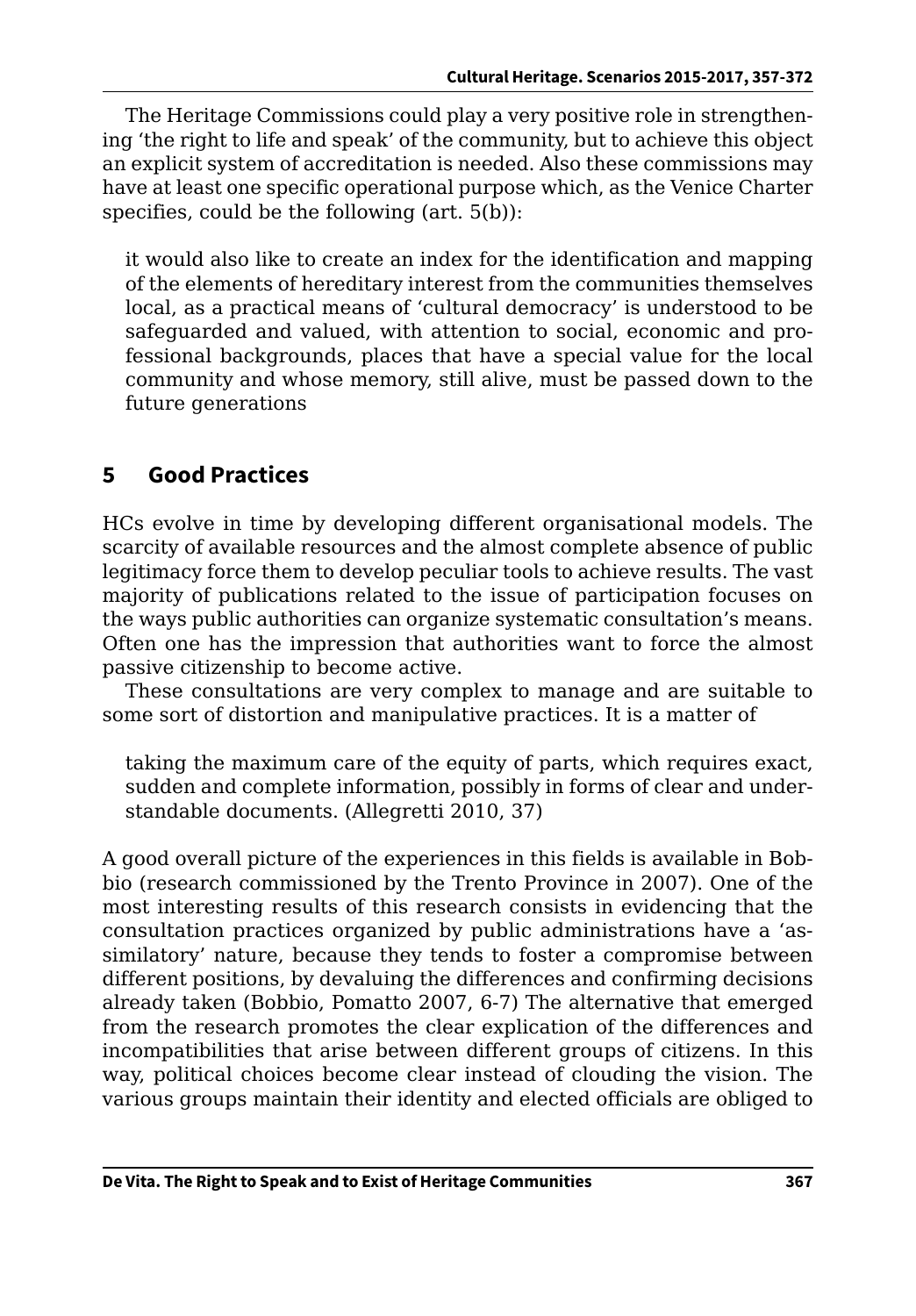declare publicly their choices.**<sup>5</sup>** The alternative is to pay more attention to participatory practices that are directly promoted 'from below' in an autonomous way (Allegretti 2010, 37).

These practices are numerous but little known because of their noninstitutional nature and because they have spare and poor access to public speech contexts. In order to understand how they evolve and how they produce results a researcher should experience their day to day activities for a long period of time. To interview some people or occasionally examine the documents they produce could not be enough. Despite these difficulties, it is not difficult to find interesting practices. In Venice, you can identify some HCs that have developed more than others these practices. Some of these HCs are:

- Poveglia per tutti:<sup>6</sup> it aims to manage the deserted island of Poveglia that belongs to the State property. It has garnered widespread affiliation and has many members. He has developed a set of proposals for the management of the island but it has had no response from the public authorities. Its statute is very innovative because it provides for the establishment of organizations and specific practices to guarantee the internal participation in decision-making processes.
- Forum Futuro Arsenal:<sup>7</sup> it aims to foster management of the entire complex, respecting its historical significance and its productive vocation connected to the sea. The Forum has developed a number of proposals to achieve this goal but did not get any attention or cooperation from the mayor and city council. The organisational structure of the Forum is interesting because it is built as a network of all HCs (more than thirty) engaged in the Arsenal.
- *Gruppo 25 aprile*:<sup>8</sup> it is a very large group whose success depends on a strong and well-managed network of communications' activity (it is very active on Facebook, but as a closed group) that organizes spectacular public events to attract the attention also of the international press. It is a political group in the ground but it concretely operates as a community asset to reach specific objectives. The group works through smaller working groups acting as a HC. One of these, for

**5** The social movements that are fighting for participation are often reluctant to an open confrontation or discussion in relation to positions they consider antithetical to their own, not without good reason, because they are afraid of being forced to soften their antagonist charge. As one activist stated: "we do not want to reach a common thread [with our opponents]. We want the talks to remain divided […] So we prefer to speak of participation [rather than] resolution and we want that there are winners and losers. Yes we want just that" (Bobbio, Pomatto 2007, 31).

- **6** <http://www.povegliapertutti.org/> (2017-12-15).
- **7** <https://farovenezia.org/progetto-arsenale/> (2017-12-15).
- **8** <https://gruppo25aprile.org/> (2017-12-15).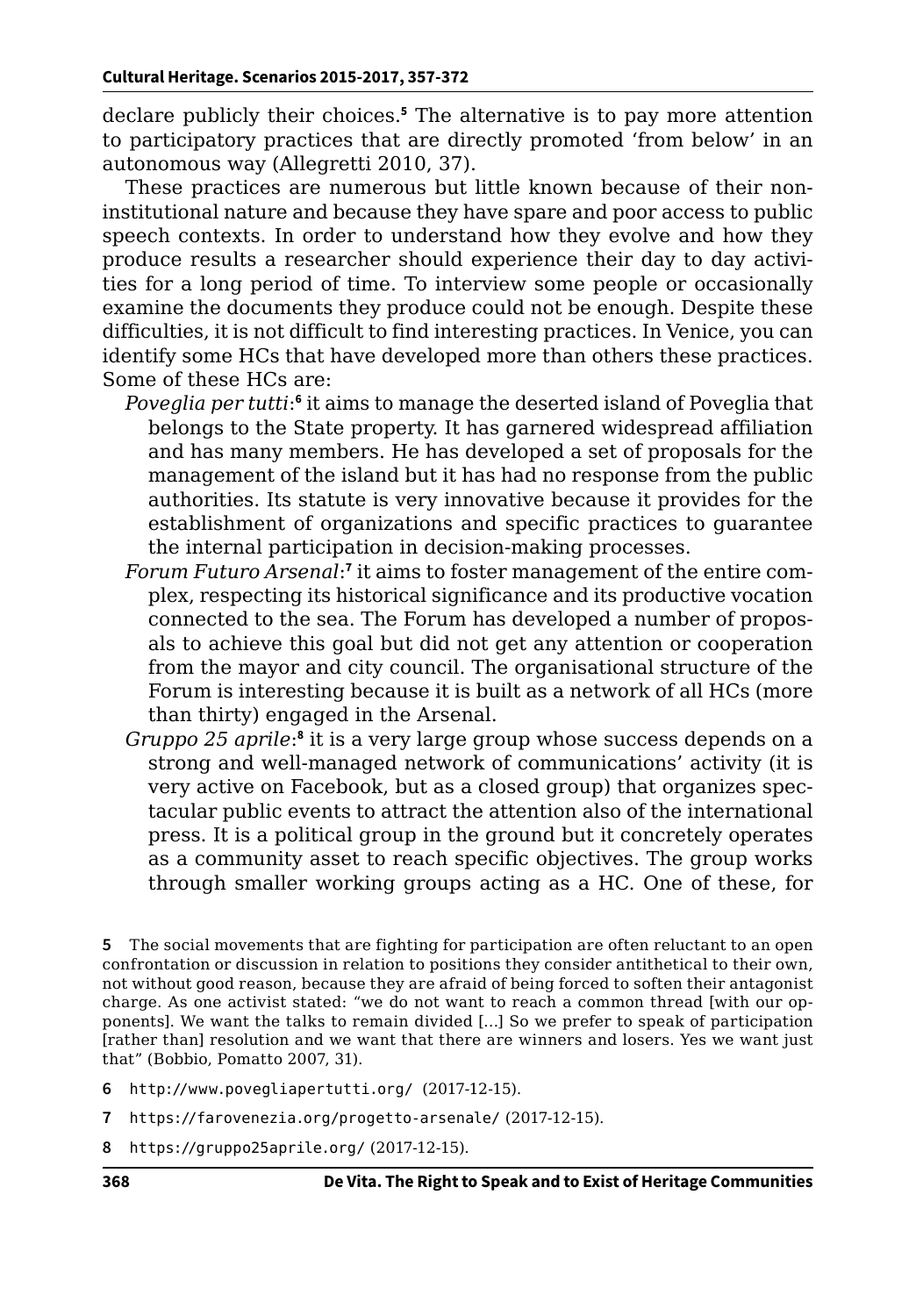example, is trying to 'take over' an old abandoned lighthouse in the lagoon to run it independently.

*Fortificazioni Veneziane*: **<sup>9</sup>** the community deals with the re-use, restoration and enhancement of the ancient Venetian defence system (fortresses, barracks, powder magazines, islands) with subsidiary management of local HCs. It acts as 'focal point' for the co-ordination of various local activities that could improve the network of services to citizens. Recently it has engaged active independent groups of young people interested in this specific type of building. The young people are bringing new energy and ideas to the group's work. The relationship between new HCs and historical organizations for the protection of tangible CH of the *Fortificazioni Veneziane* is an interesting example of cooperation, whose development deserves to be analysed deeply.

These very different experiences lead to the idea that HCs are not all the same. This impression of homogeneity, often described in the literature, simply shows the lack of real knowledge by the authors of those texts of how these communities act. A good practice should indeed be reproducible by others and serve as a basis for a legislative intervention. This is the way to activate an *institutional learning circuit* capable of running on systemic and ongoing basis. Note also that a good practice is not necessarily a successful practice. Even the failed experiences can be important sources of learning.

# **6 Conditions for the Civic Participation**

Since long time, sociologists have been working to understand the dynamics and processes of civic participation, and it is not easy to summarize the evolution of this investigation. Nevertheless, two fundamental outcomes can be identified. The first refers to a limited participation and focuses on a theme or a specific goal; the second refers to a continuous participation, to the possibility of 'taking part' in the activities of a group regardless of the possibility of compromising on decisions by which it is governed (Turra 2005, 10). Other relevant distinctions concern the difference between lobbying and civic participation: the first is designed to promote the interests of a small group, the second aims to promote the wider interests of the community (Mannarini 2009, 5-6). But often, if not always, these studies seem to assume that the participatory activities start or should be guided be 'from the top'. Yet a summary but very effective analysis of the various possible

**9** <https://www.facebook.com/FortificazioniVeneziane/> (2017-12-15).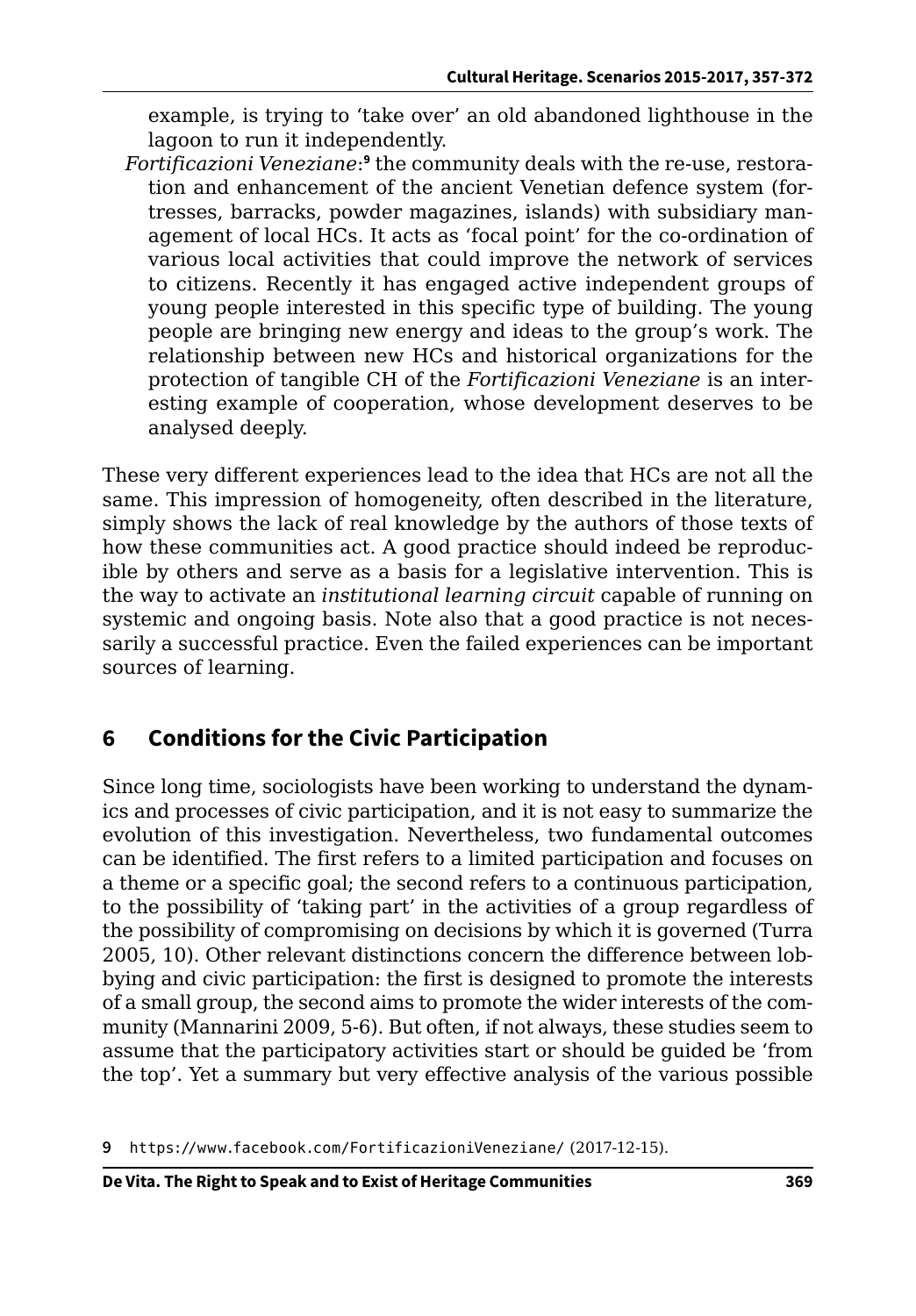forms of participation is outlined in the famous 'ladder' of the American sociologist Sherry Arnstein published for the first time in 1969 (216-124).

| Control         |                                  |
|-----------------|----------------------------------|
| Delegated power | Real participation               |
| Partnership     |                                  |
| Pacification    |                                  |
| Consultation    | Apparent participation(tokenism) |
| Information     |                                  |
| Therapy         |                                  |
| Manipulation    | <b>Denied Participation</b>      |
| Repression      |                                  |
|                 |                                  |

Table 2. Arnstein's ladder on civic participation (modified)

Arnstein accurately describes the concrete cases that exemplify the steps of the scale, which makes it very easy to compare current experiences with those of community groups she studied more than forty years ago. The latter comparison underlines that there are no big differences. If the demand for more civic participation seems always present in the body of Western societies and even has been growing, the real participation or participatory modes have not spread and implemented much. Also, the original scale lacks the step 'repression' (in Tab. 2 the step has been added: this is the only difference). This lack is quite strange because repressive activities are increasingly frequent and sometimes violent. Just focus on the No-TAV's affair in Piedmont or the continuous complaints of the Venetian Port Authority against the No-Big-Ships group. But of relevance is also the story of Roberta Chiroli, graduated in cultural anthropology at the University Ca' Foscari who was condemned before a court and sentenced to two months in jail sentence then suspended – because of her final dissertation on the No-TAV movement (Rossi 2016). Despite having committed no violence or damage to property or people, the conviction was based on the idea of 'moral participation' in the No-TAV movement activities. The proof was the repeated use of the pronoun 'we' in her thesis. Another student, under investigation for the same reason, was however acquitted because in her dissertation she used the pronoun 'they/them', with no moral participation.

If this judicial approach would be followed by other judges, any anthropological (a sociological) good research on issues of 'hot' political relevance would become *per sè* illicit.

A useful contribution to the development of our investigation is emerging from the program *Participatory governance of CH*, which has been running as a sub-sector (one of five) of the ambitious project, *Voices of Europe*, funded by the EU in 2015, and still ongoing. The program aims to guarantee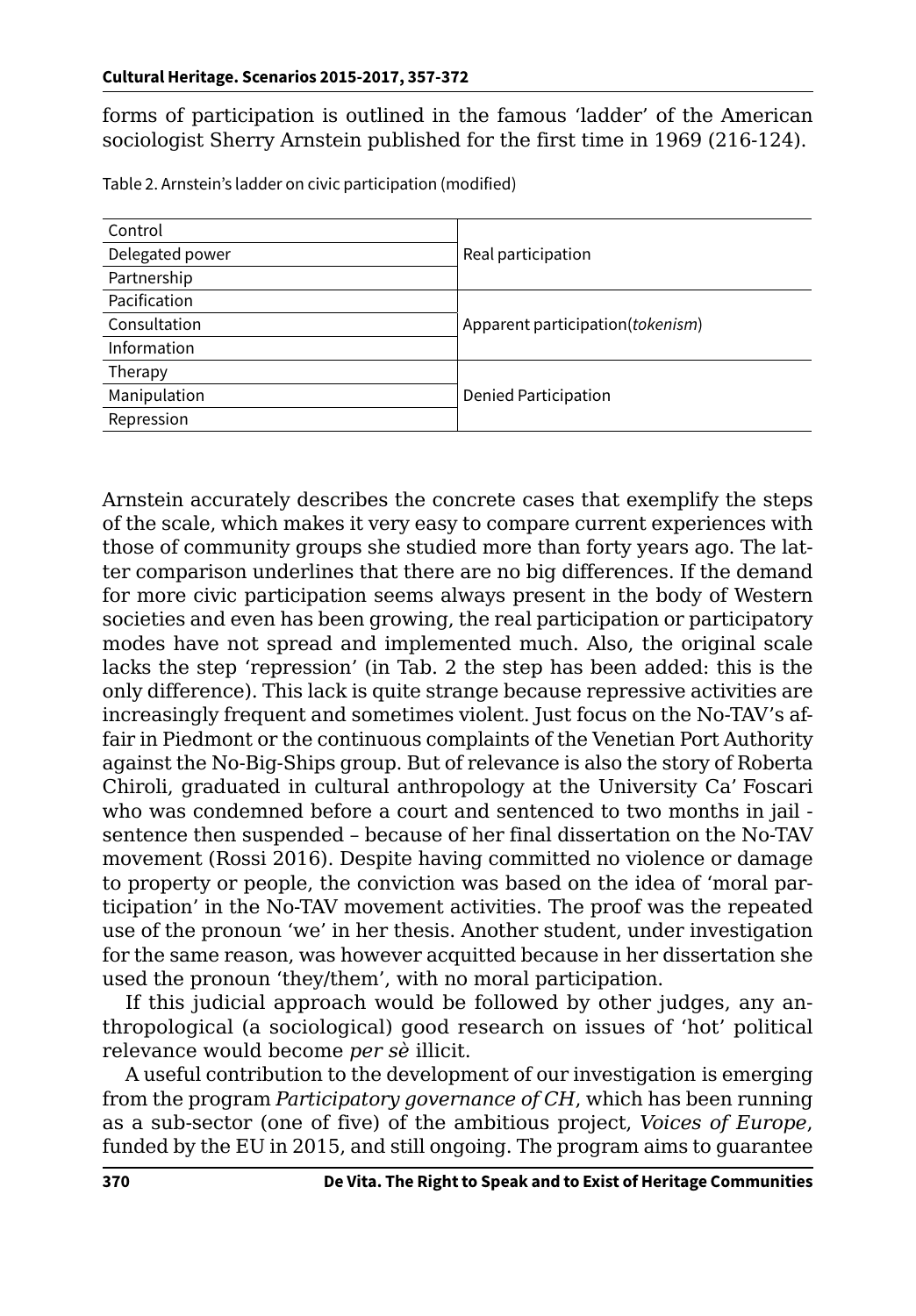a fruitful dialogue between civil society and the European Commission (European Commission 2015). The programs' points out again that not any kind of public participation in the field of CH can be considered as *participative governance*. Citizens can participate in educational projects, entertainment activities, also in consultation processes, but so far they are not involved in a participative governance. Only shared governance and shared decisionmaking practices can be considered 'participative' in a proper sense.

In other words, only the last points in the Arnstein's ladder on civic participation (control exercised by the citizens, delegated power and partnership) can be considered as an expression of participative governance.

Of relevance are the results of a brainstorming session on the "participative governance of CH" program, held in Florence in July of 2015. The participants emphasized that *real participation* (the first three steps of the Arnstein's ladder) implies a real transfer of power by the public authorities to active citizenship organizations. Without these real power-sharing activities, the management and safeguarding of community's assets/goods are interesting and even useful, but remain essentially marginal and modest, too. In the course of the brainstorming session, a number of useful criteria defining the conditions that allow a true shared responsibility has also emerged. Here is a briefly account:

- Confidence;
- Ethic and respect;
- Political willing (no tokenism);
- Professional and social willing;
- An appropriate legislative framework;
- Transparency and access to information;
- Education/Formation for every person involved;
- Funds to promote real participation.

# **7 Conclusions**

The world of HCs is in fast and continuous evolution. The original idea that seemed to relegate them to structures with a scope limited to the conservation and enhancement of cultural and traditional practices, largely associated with folklore, does not work anymore. These are organized groups of citizens who want to be relevant in the active management of CH, both tangible and intangible, working directly with the public institutions. This collaboration, however, is not always possible. Since HCs are increasingly able to process articulated ideas and proposals, their claim to have a right to speech in the public debate has increased. This right is an integral part of the growing demand to have a consultative role recognized by the institutions in the context of participatory democracy practices. The evolution of ideas and innovative practices tried out by the various HCs